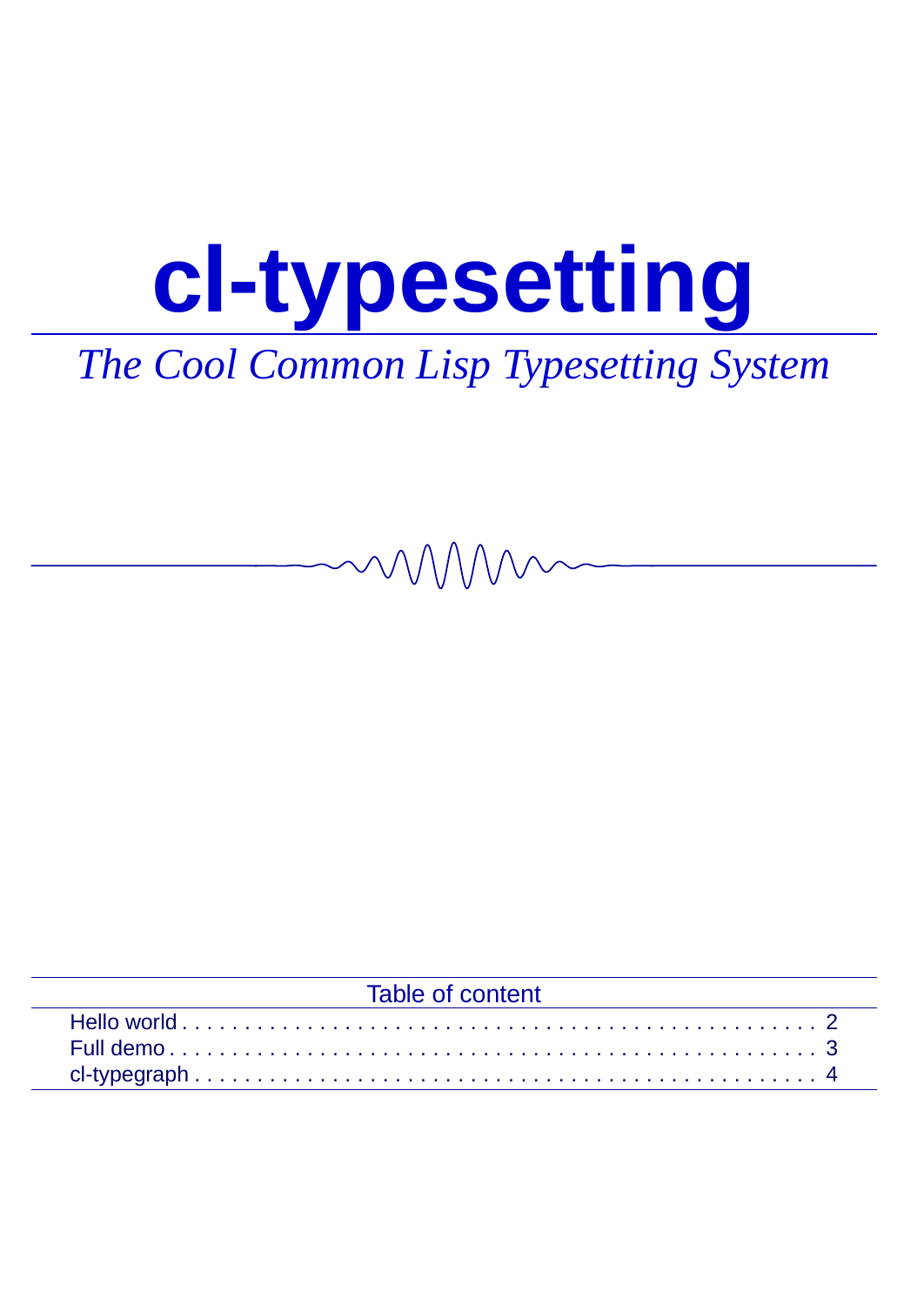#### **cl-typesetting**

*The Cool Common Lisp Typesetting System*

# *Hello World!*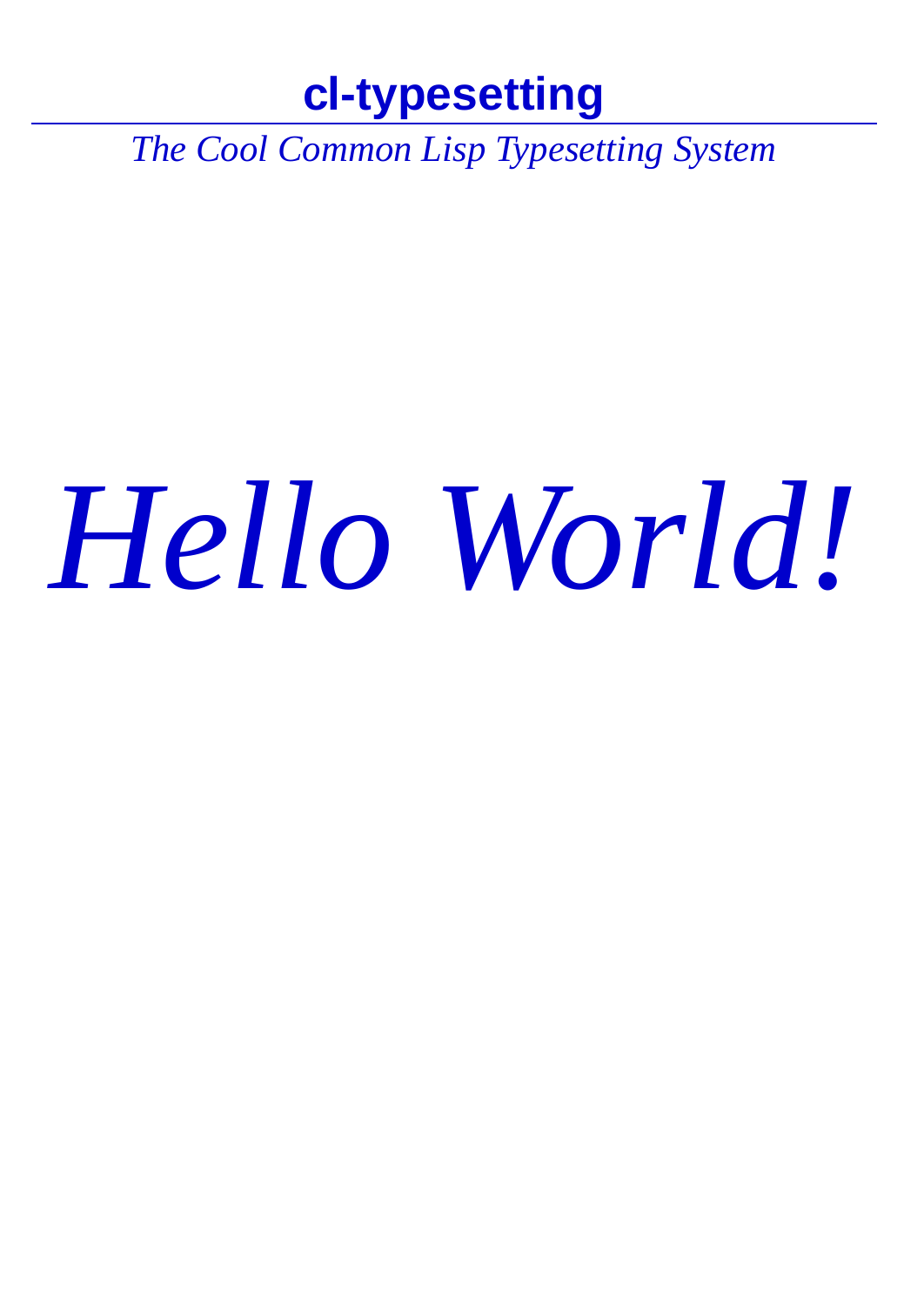

C O D E 1 2 8 B A R C O D E

ment Corporation (DEC) PDP-1, the DEC PDP-6, and the<br>PDP-10 o The primary dialect of Lisp between 1960 and undertaken on the IBM 704, the IBM 7090 othe Digital Equip-1965 was Lisp 1.5/ By the early 1970's there were two pre-<br>dominant dialects of Lisp both arising from these early efforts p MacLisp and Interlispe For further information about<br>very early Lisp dialects, see The Anatomy of



*An example of cl-pdf pie chart inserted.*

MacLisp Improved on the Lispa1.5 notion<br>of special variables and error handling.<br>MacLisp also Introduced the concept of<br>functions that could takes a variable<br>number of arguments, macros, arrays,<br>non-local dynamic exits, fa emphasis on execution speed obydine end<br>of the 1970's MacLispowas in Juse at over<br>50 sites. For further information about Maclisp, see Maclisp Reference Manual, Revision 0 or The Revised Maclisp Manual.

#### **Kerning test** Yes, AWAY **Basic Math Mode Test**  $\oint_{E_{k,m}^{n+1}} = \frac{x^2 + x - 1}{E(x) + 1}$  $F(x)+b-3$  $-e^{-x^2}$ This test now uses a TeX font (cmti10). Note the italic correction for the super/subscript of the E. *This test pdf file has been typeset*

*with cl-typesetting 0.80*

*Marc Battyani*



This project needs contributors. So if you are interested contact *marc.battyani@fractalconcept.com*.